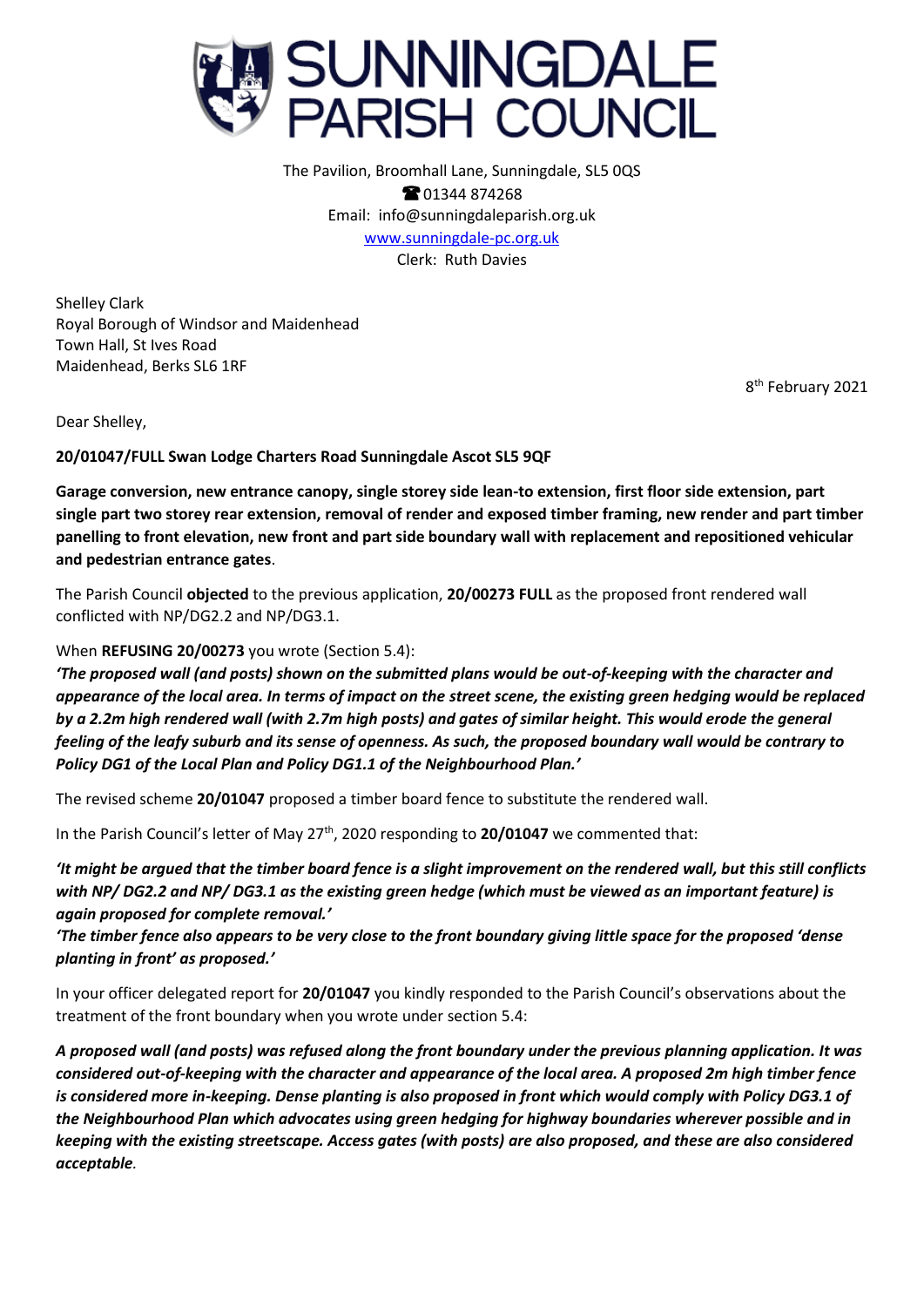In addition, the planning application **20/01047** was granted with a specific condition (No. 3) which states *"The proposed fence shall not be erected until full details of soft landscape works have been submitted to and approved in writing by the Local Planning Authority and these works shall be carried out as approved within the first planting season following the erection of the fence and retained in accordance with the approved details."*

As can be seen from the photographs below taken in February 2021 the applicant has taken down the hedge and substituted this with a solid wall instead of a timber fence.

No planning application has been submitted to address Planning Condition 3 – which clearly requested details of the soft landscaping in front of the 'timber fence'.



This is therefore in complete contradiction to the approved plans and, we would have thought frustrating, given the time that you had obviously spent refusing the solid brick wall and then agreeing the timber fence for the front boundary which the applicant would have been fully aware of.

The Parish Council, and I am sure yourself, would feel aggrieved if the applicant were now to submit a retrospective variation to substitute the timber fence for a brick wall which was then subsequently approved. Such an action would make a mockery of the planning procedure especially as you had judged this proposed boundary wall to be contrary to Policy DG1 of the Local Plan and Policy DG1.1 of the Neighbourhood Plan. As the brick wall is a standalone feature its demolition should be relatively straightforward.

We also do not understand how it will be possible for the applicant to find sufficient space in front of the brick wall to carry out the **'dense planting in front'** as proposed under **20/01047**. As can be seen in the photograph above, the gap for such planting is minimal.